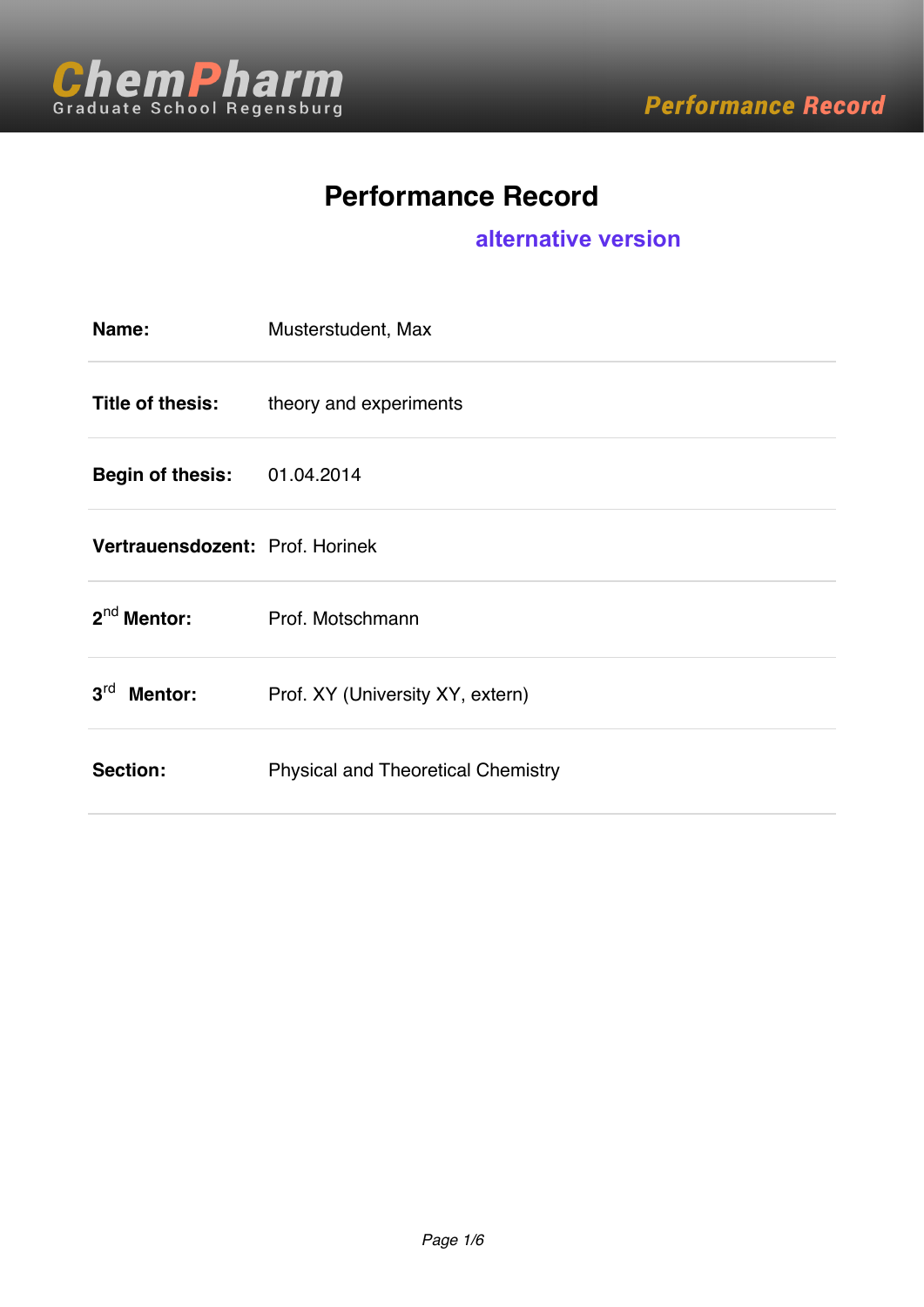

| <b>Dynamic Light Scattering</b>                              | CP: 4 |
|--------------------------------------------------------------|-------|
| Organiser: Mr. XY                                            |       |
| Days: 1                                                      |       |
| Date: 01.03.2016 - 01.03.2016   ID: CR5WMPA365241            |       |
| <b>Method Courses CP: 4</b>                                  |       |
| 1.2. Carrer supporting courses                               |       |
| Gute wissenschaftliche Praxis                                | CP: 2 |
| Organiser: Ms. XY                                            |       |
|                                                              |       |
| Days: 0.5                                                    |       |
| Date: 10.03.2016 - 10.03.2016   ID: N98ER7A365242            |       |
| <b>Carrer supporting courses CP: 2</b>                       |       |
|                                                              |       |
| Sum Method Courses / Carrer supporting courses CP: 6         |       |
|                                                              |       |
|                                                              |       |
|                                                              |       |
| <b>Chemistry Day for High-School Students</b>                | CP: 4 |
| Organiser: Faculy of Chemistry and Pharmacy                  |       |
| Days: 1                                                      |       |
| Date: 20.06.2015 - 20.06.2015   ID: XX6VXDA365256            |       |
| Student Seminar Day Support, Wintersemester 2015/16          |       |
| 2. Self-Organization<br>Organiser:                           | CP: 2 |
| Days: 1<br>Date: 18.02.2016 - 18.02.2016   ID: QJT3Y8A365244 |       |

# **3. Mentoring and Tutoring**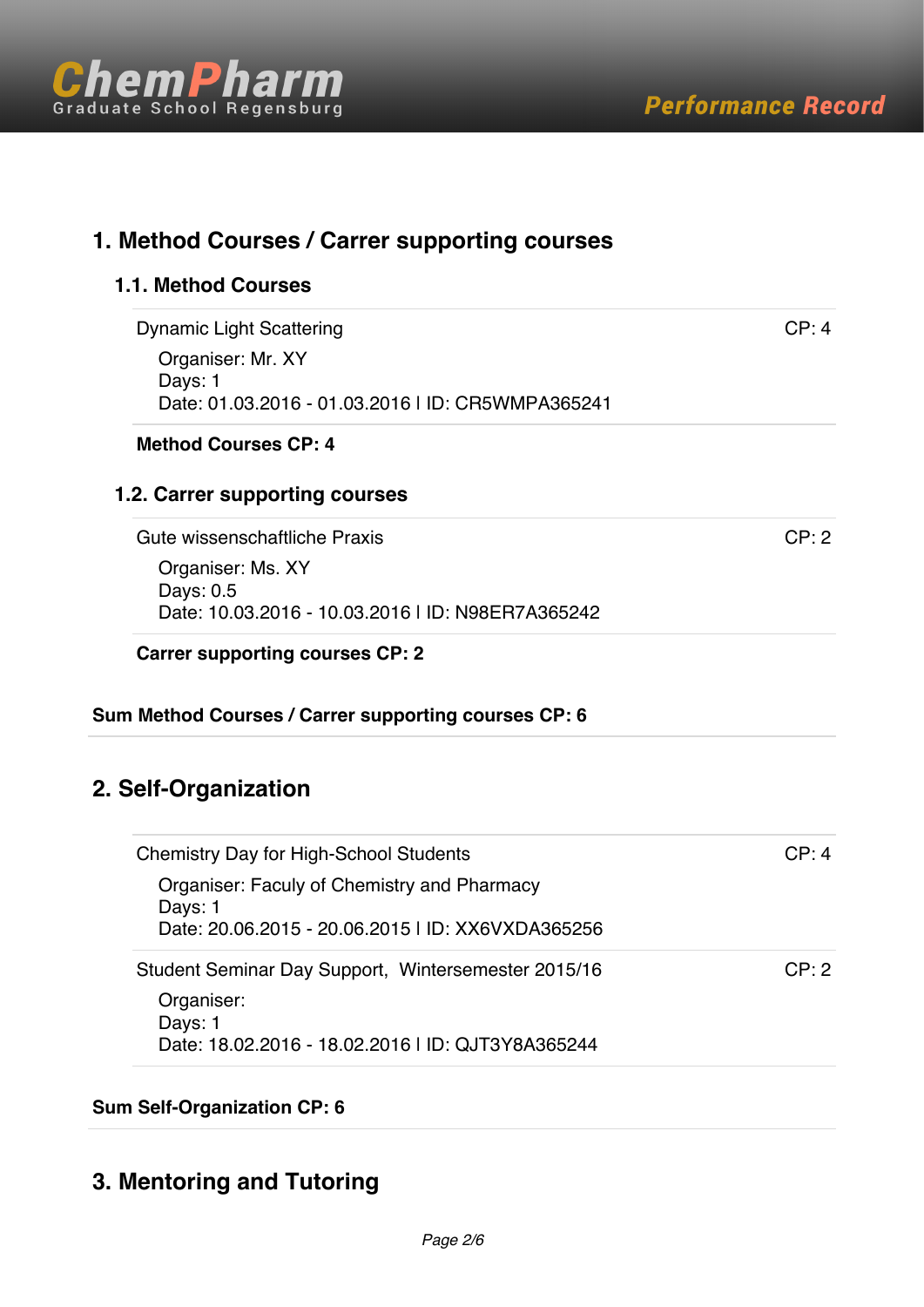

| Organiser: Prof. Kunz\SWS: 2.5<br>Date: 13.04.2015 - 16.07.2016   ID: VQKE77A365254<br><b>Computer Exercises Molecular Dynamics 1</b> |       |
|---------------------------------------------------------------------------------------------------------------------------------------|-------|
|                                                                                                                                       |       |
|                                                                                                                                       | CP: 4 |
| Organiser: Prof. Horinek\SWS: 2.5<br>Date: 12.10.2015 - 05.02.2016   ID: 3D5HMAA365255                                                |       |
| <b>Computer Exercises Molecular Dynamics 2</b>                                                                                        | CP: 4 |
| Organiser: \SWS: 2.5<br>Date: 11.04.2016 - 16.07.2016   ID: FYMX2GA365348                                                             |       |

### **Sum Mentoring and Tutoring CP: 12**

## **4. Colloquia**

| Speaker Title (GDCh Colloquium)<br>Date: 18.05.2015   ID: UV36QKA365346    | CP: 0.5 |
|----------------------------------------------------------------------------|---------|
| Speaker Title (GDCh Colloquium)<br>Date: 06.07.2015   ID: VW4AWAA365347    | CP: 0.5 |
| Speaker Title (GDCh Colloquium)<br>Date: 12.10.2015   ID: VYU8X5A365345    | CP: 0.5 |
| Speaker Title (GDCh Colloquium)<br>Date: 23.11.2015   ID: 2AX5N7A365341    | CP: 0.5 |
| Speaker Title (Physics Colloquium)<br>Date: 30.11.2015   ID: EW5BUPA365343 | CP: 0.5 |
| Speaker Title (GDCh Colloquium)<br>Date: 07.12.2015   ID: SHSY35A365342    | CP: 0.5 |
| Speaker Title (GDCh Colloquium)                                            | CP: 0.5 |
| Date: 25.01.2016   ID: 8MNJZBA365344                                       |         |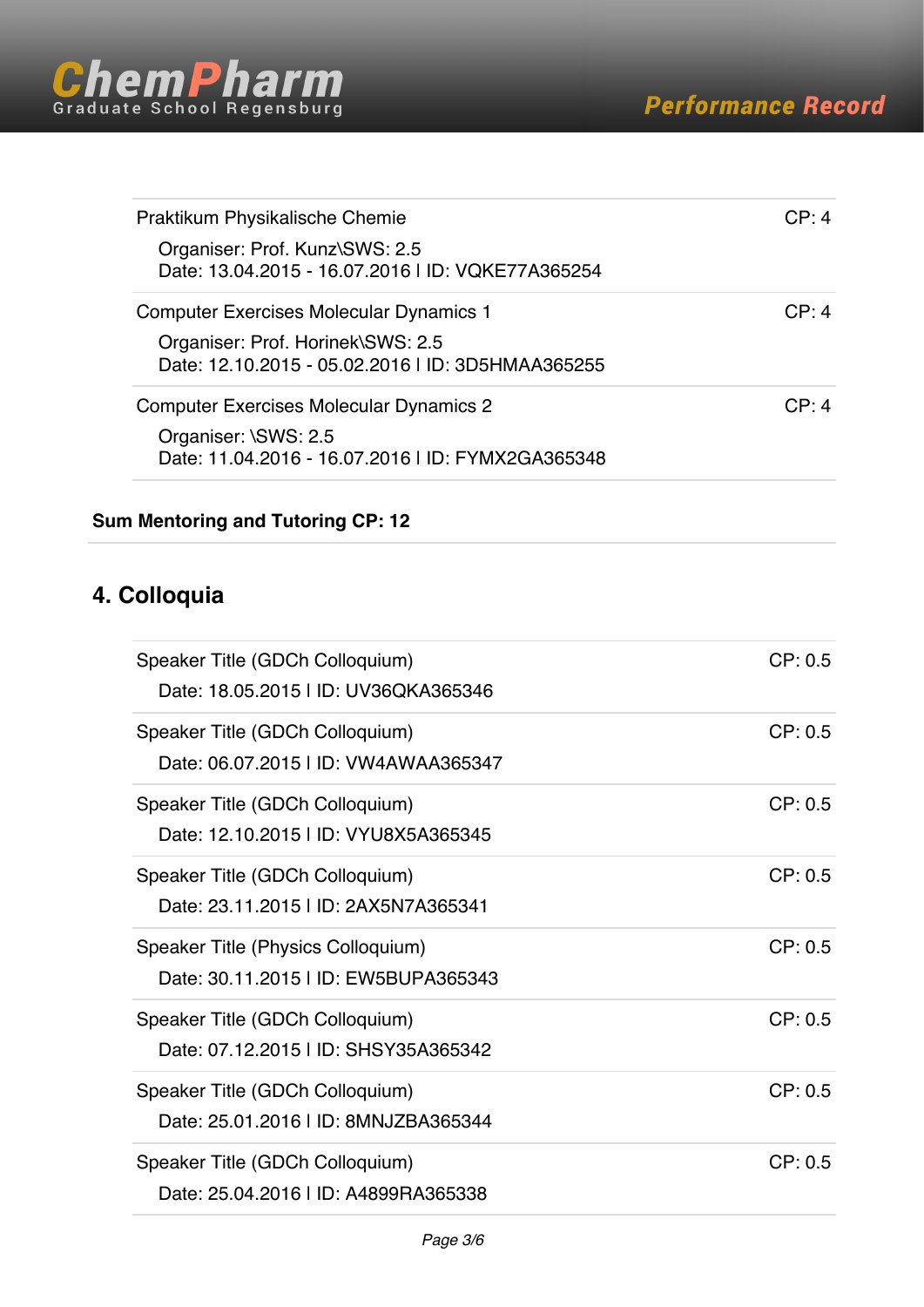

| Speaker Title (GDCh Colloquium)<br>Date: 09.05.2016   ID: X6R34ZA365337    | CP: 0.5 |
|----------------------------------------------------------------------------|---------|
| Speaker Title (Physics Colloquium)<br>Date: 20.06.2016   ID: KE65W5A365339 | CP: 0.5 |
| Speaker Title (GDCh Colloquium)<br>Date: 20.06.2016   ID: 8SV82EA365334    | CP: 0.5 |
| Speaker Title (GDCh Colloquium)<br>Date: 04.07.2016   ID: WHWMQQA365333    | CP: 0.5 |
| Speaker Title (GDCh Colloquium)<br>Date: 19.09.2016   ID: FMKCY6A365332    | CP: 0.5 |
| Speaker Title (GDCh Colloquium)<br>Date: 10.10.2016   ID: QHEQR3A365258    | CP: 0.5 |
| Speaker Title (Physics Colloquium)<br>Date: 07.11.2016   ID: GV4DHYA365335 | CP: 0.5 |
| Speaker Title (GDCh Colloquium)<br>Date: 07.11.2016   ID: BG5W8MA365331    | CP: 0.5 |
| Speaker Title (GDCh Colloquium)<br>Date: 14.11.2016   ID: 6WUHQDA365330    | CP: 0.5 |
| Speaker Title (GDCh Colloquium)<br>Date: 12.12.2016   ID: 8VRHFBA365340    | CP: 0.5 |

### **Sum Colloquia CP: 9**

## **5. Conferences**

| Bunsentagung 2015                                                                       | CP.4 |
|-----------------------------------------------------------------------------------------|------|
| Date: 14.05.2015 - 16.04.2016<br>Active participation with: poster<br>ID: 3HR5NGA365246 |      |
|                                                                                         |      |

International Conference on ... CP: 4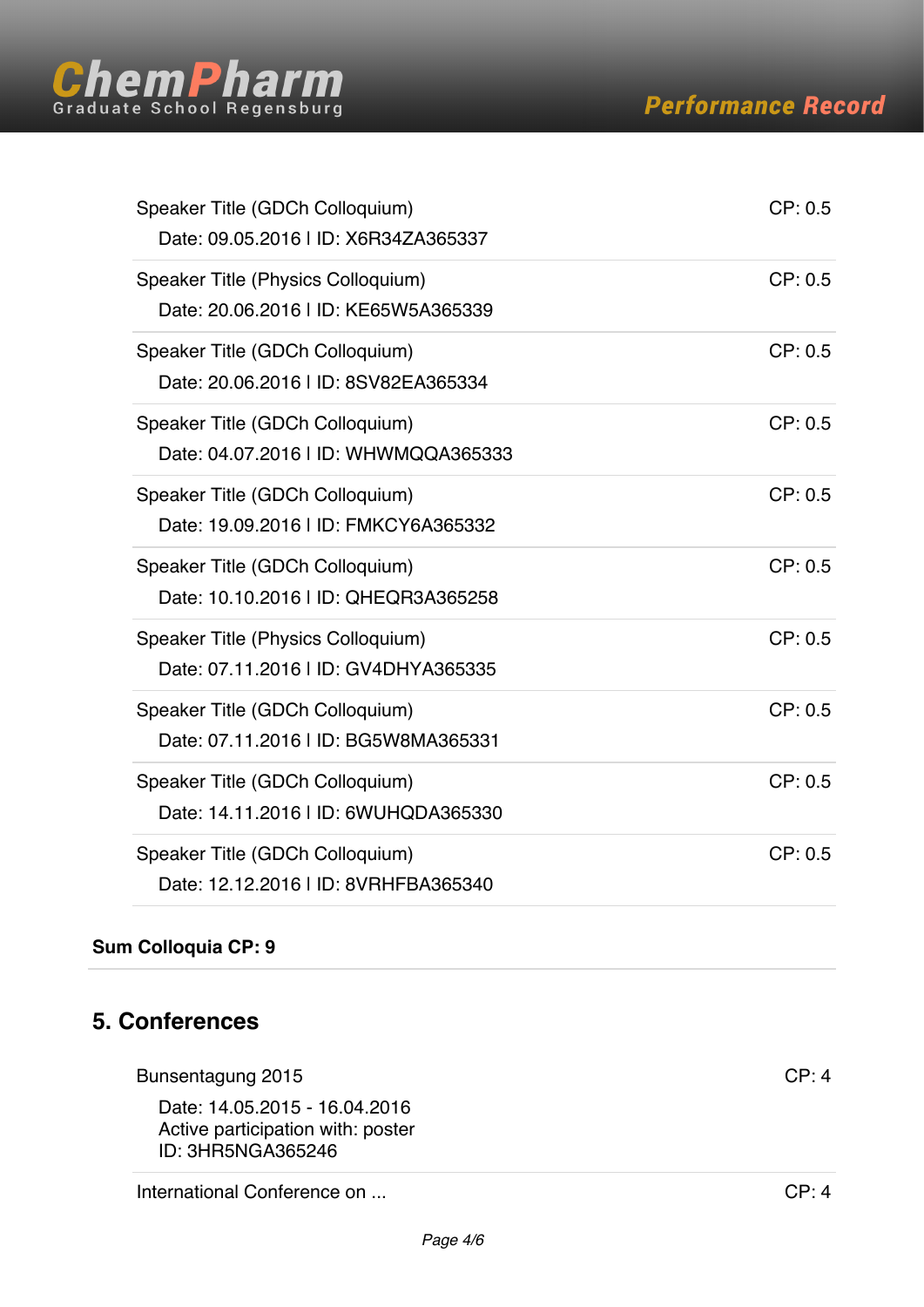

Date: 14.09.2015 - 18.09.2015 Active participation with: talk ID: SQAFCBA365247

#### **Sum Conferences CP: 8**

### **6. Courses**

Courses in the M.Sc. curriculum in Chemistry, UR CP: 20 Days: 0 Date: 00.00.0000 | ID: VKWYJCA365245

#### **Sum Courses CP: 20**